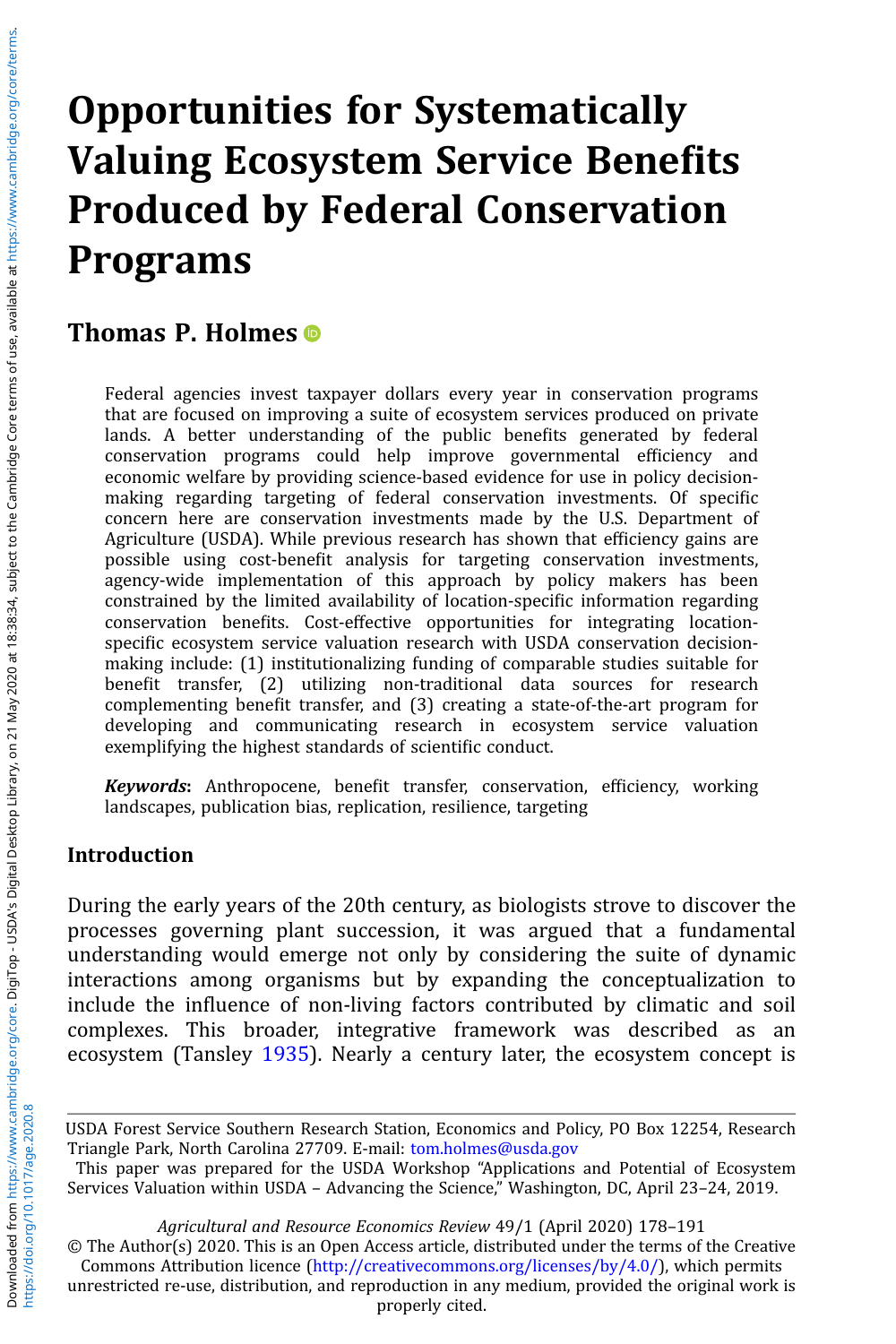recognized as an essential framework for assessing the long-run sustainability of natural capital within the United States (Anon. [2008\)](#page-10-0) and around the world (Millennium Ecosystem Assessment [2005](#page-12-0)). While the past decade has seen an increase in the supply of ecosystem service research, implementation of research findings has been more limited. This is due in part to a lack of research linking ecological and social systems in a manner that informs decision-makers about how ecosystem policy or management actions affect the benefits received by identifiable groups of stakeholders (Olander et al. [2017;](#page-12-0) Polasky, Tallis, and Reyers [2015](#page-12-0)).

There is growing scientific consensus that the list of factors influencing the varied dynamic interactions occurring within ecosystems must now include the increasingly dominant roles played by people. Humans and many other organisms are ecosystem engineers, having developed the ability to modify ecosystems for their own benefit while altering the flow of resources available for use by other species (Jones, Lawton, and Shachak [1994\)](#page-12-0). However, the speed and scale of physical and functional changes in global biomes wrought by the nearly 7.5 billion people on Earth has ushered in a sense of urgent need to limit human impacts on ecosystems.

The concept of the Anthropocene, introduced near the beginning of the current millennium, captures the idea of a quantitative shift between humans and the global environment by equating the scale and degree of changes in the biosphere since the beginning of the Industrial Revolution with massive changes that occurred during the five previous geological epochs of the Earth's history (Steffen et al. [2011;](#page-12-0) Steffen et al. [2018\)](#page-12-0).<sup>1</sup> Unintended consequences (negative externalities) imposed upon nature by economic activity are now thought to threaten the survival of perhaps 1 million species worldwide and are likely to significantly degrade the functioning of vital ecosystem services on which human life and well-being depends (IPBES [2019\)](#page-11-0). Not only has the rate of accumulation of  $CO<sub>2</sub>$  in the atmosphere rapidly accelerated since the mid-20th century, raising concerns about the dangers of global warming, but indicators of a wide variety of human activities that, in aggregate, alter essential ecosystem functions—such as the damming of rivers, land clearing for agriculture, and the application of fertilizers—have also grown at an increasing rate (Steffen et al. [2011](#page-12-0)).

Resulting from a widespread growth of environmental awareness within the United States during the last decades of the 20th century, agricultural and forest conservation programs have been initiated that provide incentives for private landowners to adopt conservation practices (Lichtenberg [2014;](#page-12-0) Ma et al. [2012\)](#page-12-0). Examples include the Conservation Reserve Program (CRP), the Environmental Quality Incentives Program (EQIP), and the Forest Legacy

 $1$  At the global level, human-dominated ecosystems cover vastly more area than do wildlands, which account for less than one-quarter of the ice-free land area on Earth (Ellis and Ramakutty [2008](#page-11-0)).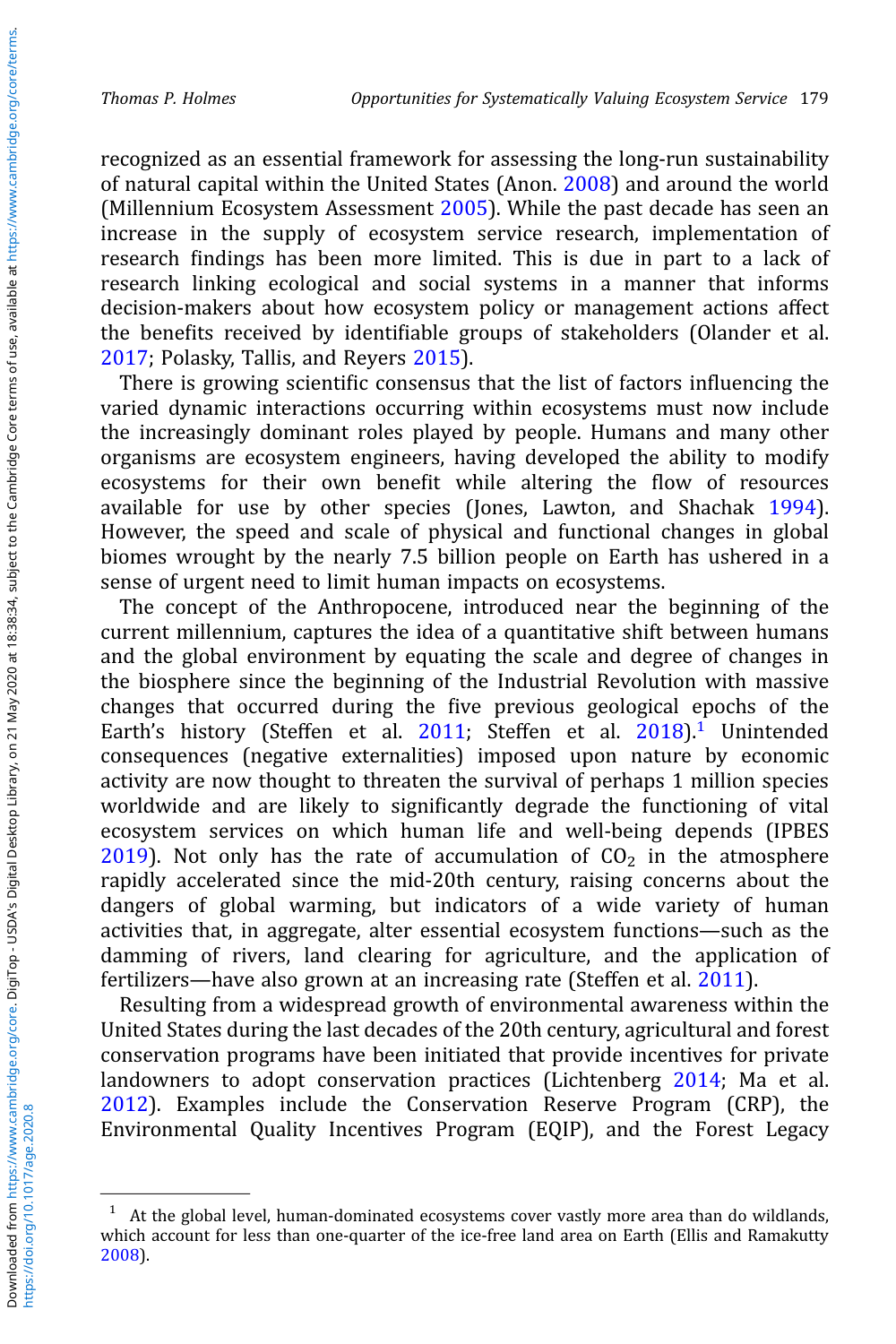Program (FLP). These programs support landowners by providing technical and financial assistance to facilitate implementation of management actions. Agricultural and forestry conservation programs generally address two objectives—income support and protection of the environment. Unfortunately, these dual objectives are not generally complementary and often result in the necessity of making trade-offs in policy implementation.<sup>2</sup>

Economic efficiency criteria suggest that investments in agricultural conservation programs should be cost-effective, that is, provide the greatest level of ecosystem service benefits for a given budget (Kurkalova [2015\)](#page-12-0). Although indicators of ecosystem services, such as the Environmental Benefit Indicator (EBI), were designed to improve the environmental outcomes of conservation investments, evidence suggests that income support often dominates political decisions regarding where conservation programs are implemented (Lichtenberg [2019](#page-12-0)). For example, CRP enrollment has been historically high in areas with marginal cropland (e.g., the Plains, High Desert, and Mountain areas), providing little benefit to agricultural sustainability. Low population density in these regions also suggests that few people benefit from improvements in environmental quality or wildlife habitat. It appears that improved targeting of conservation funding could increase the ecosystem service benefits that people receive for given levels of conservation investment.

While alternative criteria have been suggested for the targeting of agricultural conservation programs (Claassen, Cattaneo, and Johansson [2008;](#page-11-0) Kurkalova [2015\)](#page-12-0), attention is focused here on emerging opportunities for targeting conservation investments using science-based information on the value that agricultural and forest ecosystem services provide to the American public (Feather, Hellerstein, and Hansen [1999;](#page-11-0) Hansen et al. [2015\)](#page-11-0). This is accomplished by, first, briefly reviewing the application of non-market valuation studies for assessing changes in land use and land cover on the value of ecosystem services. This is followed by a summary of the major agricultural and forestry conservation programs within the U.S. Department of Agriculture. A rationale is presented for how meta-analysis and benefit transfer methods could help inform decisions regarding the targeting of agricultural conservation investments in the United States. This is followed by a discussion of how economic research studies supporting benefit transfer of ecosystem service values might be prioritized. Next, the use of nontraditional data sources that can be used in "exploratory studies" to explore the validity and robustness of "best-practice" benefit transfer studies is discussed. The possible design of a state-of-the-art program for developing

<sup>2</sup> In some cases, conservation practices such as increasing agricultural biodiversity can increase agricultural productivity and lower risk exposure for farmers while improving a suite of ecosystem services related to soil fertility, pest control, pollination, and reduced soil and nutrient losses (Bommarco, Vico, and Hallin [2018](#page-11-0); Di Falco [2012](#page-11-0); Dominati et al. [2019](#page-11-0)).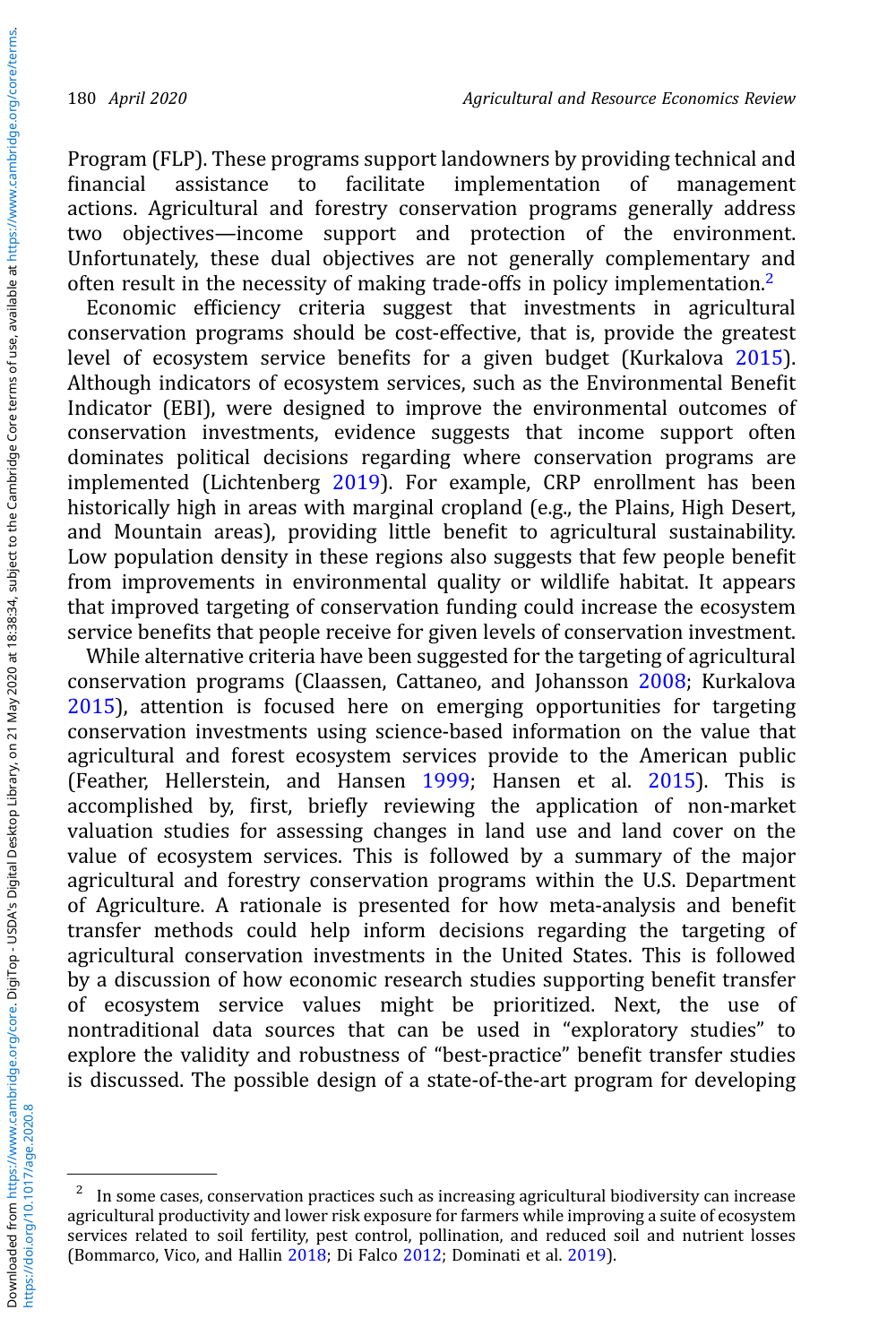and communicating ecosystem service benefit research is presented in the following section. Finally, conclusions are presented.

#### Nonmarket Valuation Methods Contribute to Ecosystem Service **Assessments**

It has been argued that economic assessments are particularly well suited to providing policy makers with information describing trade-offs between the costs and benefits of various policy alternatives while avoiding doublecounting of underlying ecosystem processes (Bateman et al. [2011\)](#page-10-0). Many of the ecosystem services provided by agricultural and forested landscapes are not traded in markets, and the possibility for including the economic value of nonmarket goods and services in policy assessments has greatly advanced over the past five decades (Champ, Boyle, and Brown [2017](#page-11-0)). Nonmarket valuation methods are now recommended for valuing a suite of ecosystem services provided by agricultural and forested landscapes (Binder et al. [2017;](#page-11-0) Feather, Hellerstein, and Hansen [1999;](#page-11-0) Hansen et al. [2015;](#page-11-0) Sills et al. [2017\)](#page-12-0). Further, the increasing availability of geospatial data and modeling tools has enhanced the ability of researchers to integrate models of ecosystem service production with models of ecosystem service values (Tallis and Polasky [2009\)](#page-13-0). While it is recognized that not all ecosystem services (such as the spiritual value of a place) can be monetized given the current state-of-the-art in nonmarket valuation, the use of benefit-relevant indicators (Olander et al. [2017;](#page-12-0) Olander et al. [2015\)](#page-12-0) or other metrics, such as those provided by the Montreal process [\(https://www.](https://www.montrealprocess.org/) [montrealprocess.org/\)](https://www.montrealprocess.org/), can provide alternative, complementary approaches that account for non-economic values held by stakeholders.

An example of how cost-benefit-analysis can be used to structure ecosystem assessments across broad geographical areas is provided by the United Kingdom National Ecosystem Assessment (Bateman et al. [2014\)](#page-10-0). This research effort examined the economic consequences of various land-use change scenarios on agricultural food production, carbon storage, open-access recreation, urban greenspace amenities, and biological diversity. Including both the market and nonmarket impacts of future land-use change scenarios on the supply of ecosystem services led to the primary conclusion that "a restricted analysis focusing solely upon market priced goods yields a very different view of which scenario is superior, in contrast to a broader assessment which also considers non-market values" (p. 292). As the authors note, meta-analyses of primary data collection studies allowed the estimated economic benefits of alternative scenarios to be transferred across landscapes in the UK.

#### Advancing the Science of Ecosystem Service Valuation by the USDA

While it would be advantageous for every federal land management agency to develop a better understanding of the ecosystem service benefits that their programs deliver to the American public, attention is focused here on a single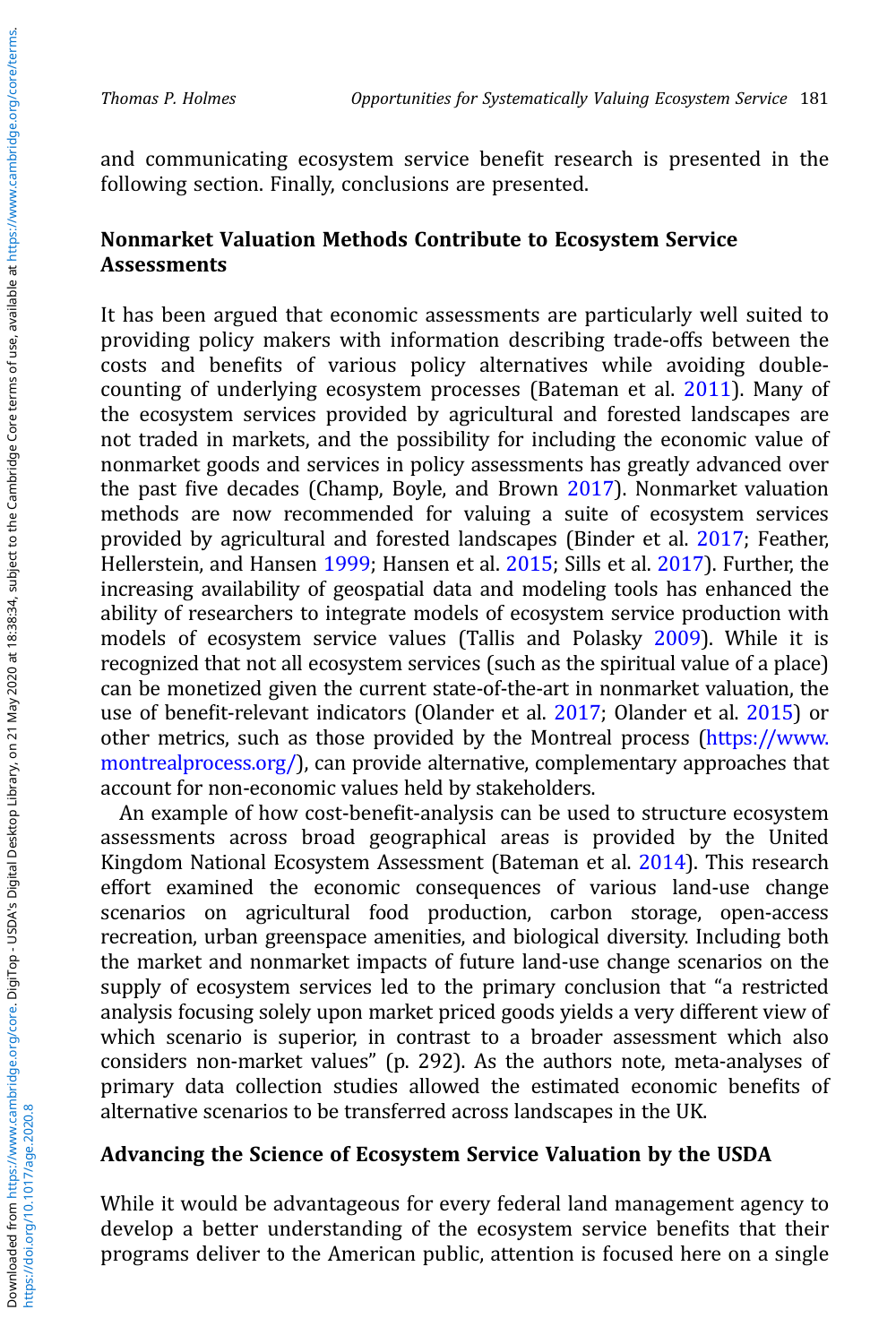agency for practical reasons. The 2018 farm bill (Agriculture Improvement Act of 2018, P.L. 115–334, Title II) provides roughly \$60 billion in conservation funding for the forthcoming ten-year period (CRS [2019](#page-11-0)). During the past two decades, mandatory funding in the farm bill for conservation programs on working lands (including EQIP, Conservation Stewardship Program, and Agricultural Management Assistance) increased rapidly from less than \$500 million in 2002 to nearly \$3.5 billion in 2020. During the same period, mandatory funding for land retirement programs (the CRP), has remained relatively constant at around \$2 billion. Other programs (including the Agricultural Conservation Easement Program and the Regional Conservation Partnership Program) make up the remainder of the mandatory conservation spending program. Within the USDA Forest Service, the primary conservation programs targeted at private landowners are the Forest Legacy Program, providing incentives for the protection of private forest land through conservation easements and purchases, and the Working Forest Lands Program, providing landowners with information and tools needed to manage their forest land. In the year 2019, appropriations for these programs were roughly \$20.5 million and \$64 million, respectively (USDA [2020\)](#page-13-0).

The ability to provide comprehensive valuation of ecosystem service benefits received by the American public resulting from federal investments in conservation programs is necessary to provide critical feedback to policy makers regarding the efficiency of conservation investments (Wainger and Erwin [2017\)](#page-13-0). In the interest of exploring the possibilities for advancing the science of ecosystem service valuation for use by the USDA, academic and federal scientists and administrators were convened at a workshop held in Washington, DC, on April 23–24, 2019. In what follows, ideas presented at the workshop are summarized and, in some cases, extended.

### Identifying Priorities for Economic Research Funding Supporting Benefit Transfer

While guidelines have been recently recommended for the collection of stated and revealed preference data (Champ, Boyle, and Brown [2017](#page-11-0); Johnston et al. [2017\)](#page-11-0), primary data collection studies following best practices are expensive. This constraint has led to the development of benefit transfer studies for use in quantifying the nonmarket benefits associated with outdoor recreation, environmental regulations, natural resource damage assessments, and production of ecosystem services (Johnston et al. [2018;](#page-12-0) Richardson et al. [2015\)](#page-12-0). However, the efficiency gains realized through the application of metaanalysis methods to summarize information contained in primary valuation studies is limited by the fact that underlying studies have generally been developed and implemented in isolation. The use of multiple research protocols in primary studies often leads to the exclusion of information from potentially useful studies due to the use of disparate units of measurement, variables of interest, and underlying modeling frameworks. Further, the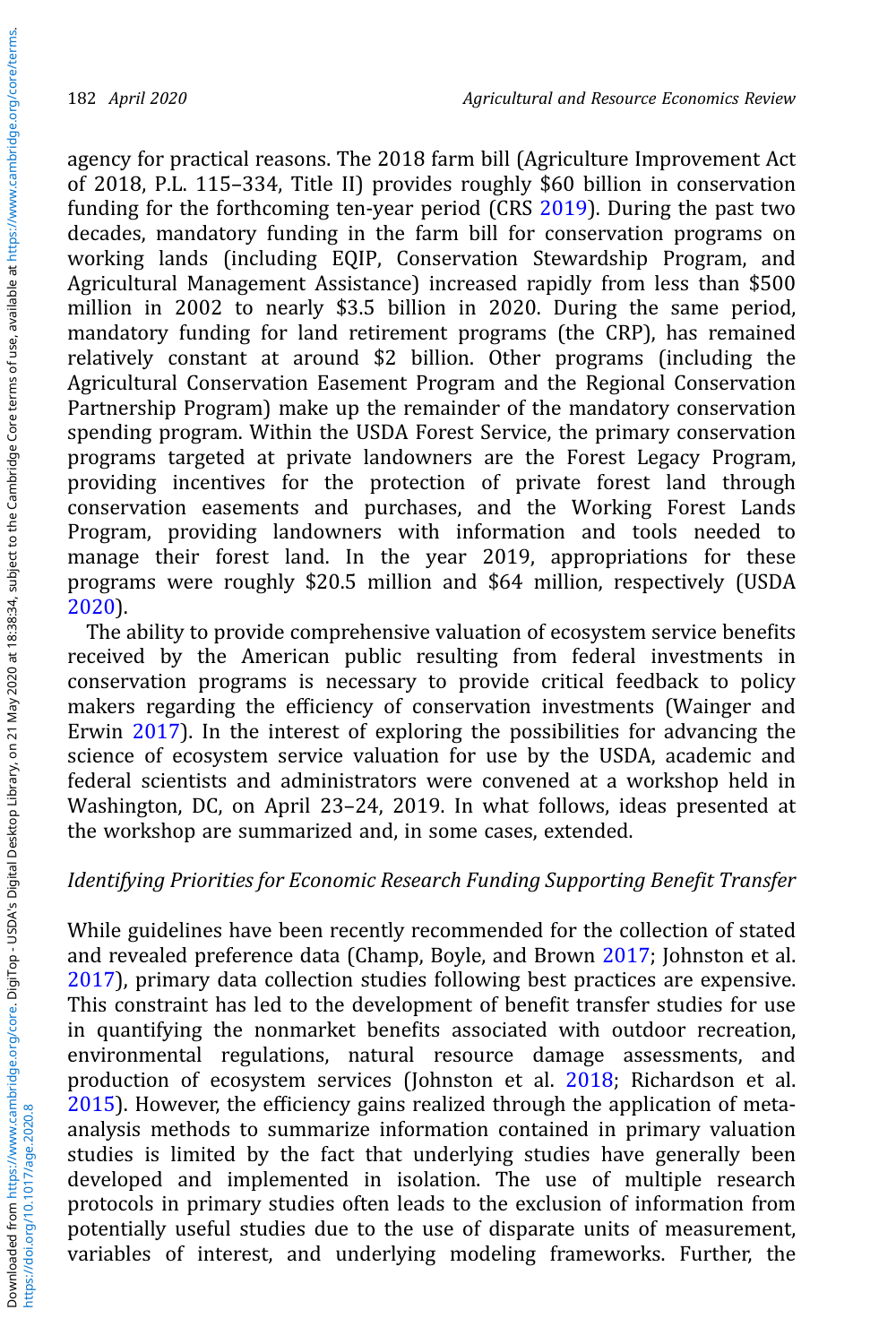uneven geographic dispersion of primary studies and the focus on iconic or otherwise important natural resources fails to provide a sample that can be readily generalized across a gradient of very rare to more common ecosystems.

In lieu of piecemeal funding of studies by federal and state agencies concerned with the management of landscapes and natural resources, a more efficient approach to creating a body of knowledge that can inform conservation targeting across a wide diversity of landscapes and ecosystems might proceed by dedicating funding to a defined research effort with the goal of designing comparable primary research studies specifically for use in benefit transfer. A focus on comparable study design could benefit from wellknown strategies such as stratified sampling to assure that critical ecosystem services and human populations are represented. Further, a key criterion for study funding would emphasize that best science practices need be utilized. Although stated preference methods remain controversial, convergent validity of studies could be enhanced by matching stated and revealed preference studies (Champ, Boyle, and Brown [2017](#page-11-0)). In some cases, actual cash payments could be elicited as an element of experimental protocols, thus allowing assessments of criterion validity.

At least initially, priorities for economic research funding could be coordinated with the suite of land management efforts currently funded by federal conservation programs. The formation of partnerships between researchers (e.g., governmental and academic), conservation program managers (e.g., governmental and non-governmental), and the stakeholders (e.g., farmers, forest landowners, rural populations) could strengthen communication within governmental agencies and improve the delivery of ecosystem service benefits to defined populations. Further, such institutional changes are more likely to lead to actionable conservation science than "ivory tower" approaches (Gerber and Raik [2018](#page-11-0)).

#### Utilize Available Nontraditional Data Sources

In addition to the prospects for initiating a structured suite of new research studies that would facilitate benefit transfers at the landscape scale, it is helpful to consider the possibility for economists to utilize existing, nontraditional data sources that could complement the knowledge gained from benefit transfer. In contrast to the "best practices" approach to benefit transfer suggested earlier, alternative data sources could be used "exploratory studies" that could be used to test the validity and robustness of "best practice" studies. A few examples of "exploratory studies" are summarized next. These studies use four types of nontraditional data for benefit evaluation: (1) time allocation data contained in the American Time Use Survey, (2) locational data contained in social media, (3) data on individual well-being contained in life satisfaction data, and (4) highresolution spatial environmental data.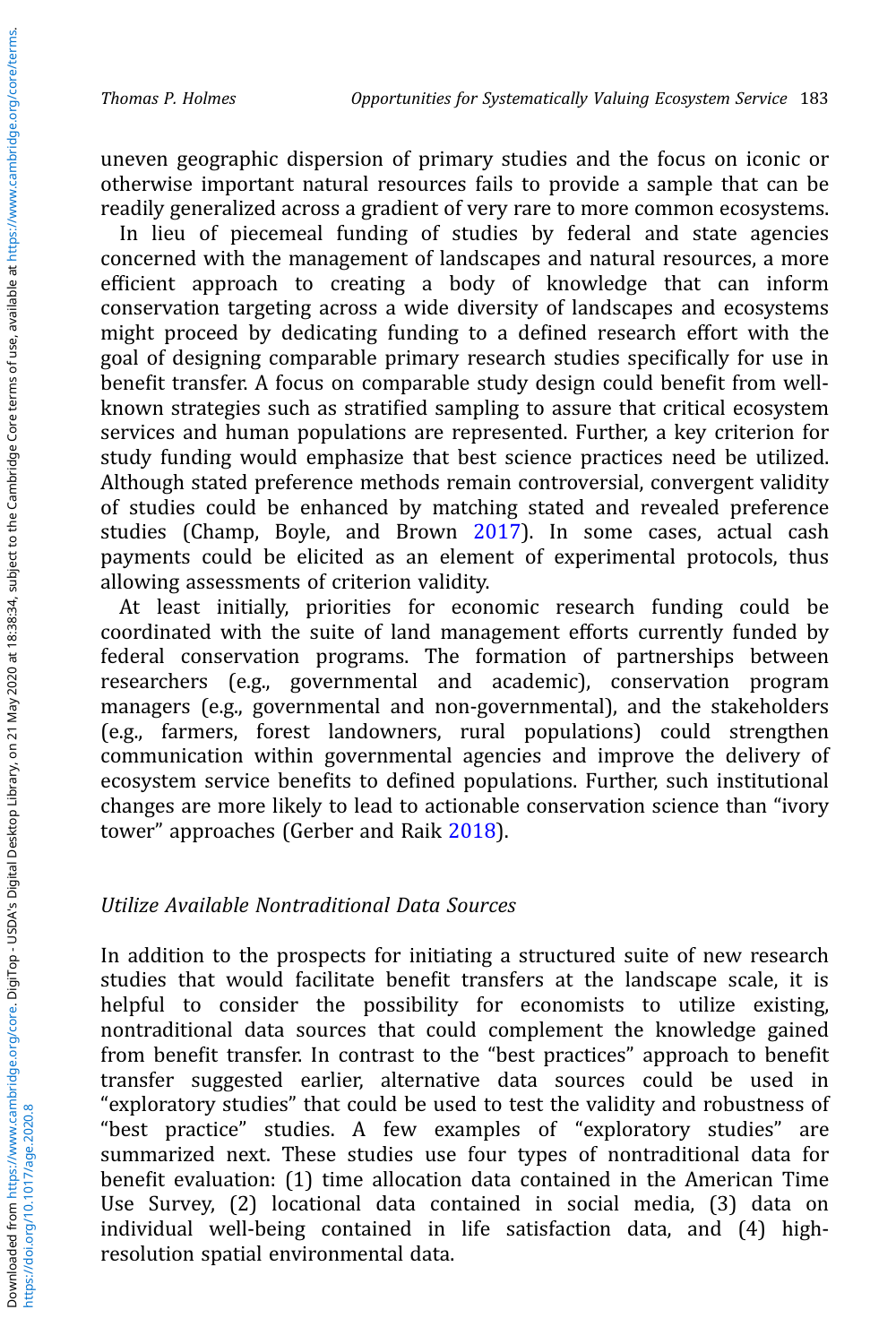#### American time use survey data

If future changes in the provision of ecosystem services are thought to elicit a meaningful public response in terms of ex ante willingness to pay, then a pragmatic strategy for evaluating the validity of transfers is to ask whether ex post behavioral evidence may be found that is consistent with transferred values. The possible utility of this research approach was recently explored by considering behavioral changes, as measured by time allocated to different outdoor activities, related to the Deepwater Horizon Gulf Oil Spill and to variation in common measures of air pollution (McConnell and Siikamäki [2018\)](#page-12-0). Using data provided by the American Time Use Survey (ATUS), the authors found evidence that PM2.5 concentrations at unhealthy levels influence time spent in resource-based outdoor recreation and work. Data analysis also indicated that people living in the Gulf region spent more time at work during the weeks and months following the oil spill. It is unclear whether this response reflected an increase in labor demand brought about by the cleanup efforts or whether people spent more time at work because outdoor recreation opportunities were limited by the oil spill. In both cases, the authors note challenges resulting from the limited number of observations available in the ATUS data that are specific to the locations and times of the environmental events being evaluated.

ATUS data were used to explore the impacts of increasing temperature that may be induced by future climate change on the amount of time allocated to outdoor and indoor leisure (Zivin and Neidell [2014\)](#page-13-0). The climate data used in this study included the 2006 heat wave that produced high temperatures across much of the United States, allowing more reliable estimates of behavioral responses at the high end of the temperature distribution. The authors found large reductions in time allocated to labor in industries with greater exposure to climatic factors as temperatures exceeded 85°F, with corresponding decreases in the marginal productivity of labor and reallocation of time to indoor leisure. Further, the authors also discovered an inverted U-shaped relationship for outdoor leisure activities in which more time was allocated to outdoor leisure at the lower end of the temperature gradient up to a point after which higher temperatures decreased the time spent in outdoor leisure activities.

As ATUS data contain demographic information, they are useful for investigating impacts of exogenous changes in climate, ecosystem services, or environmental effects on different segments of the U.S. population. Where significant linkages are found, projections of demographic changes can then be used to forecast time allocations under a variety of future scenarios incorporating exogenous variables of interest. In situations where outdoor recreation or leisure can be assigned a monetary cost, it may then be possible to estimate willingness to pay for changes in exogenous levels of ecosystem services (McConnell and Siikamäki [2018](#page-12-0)).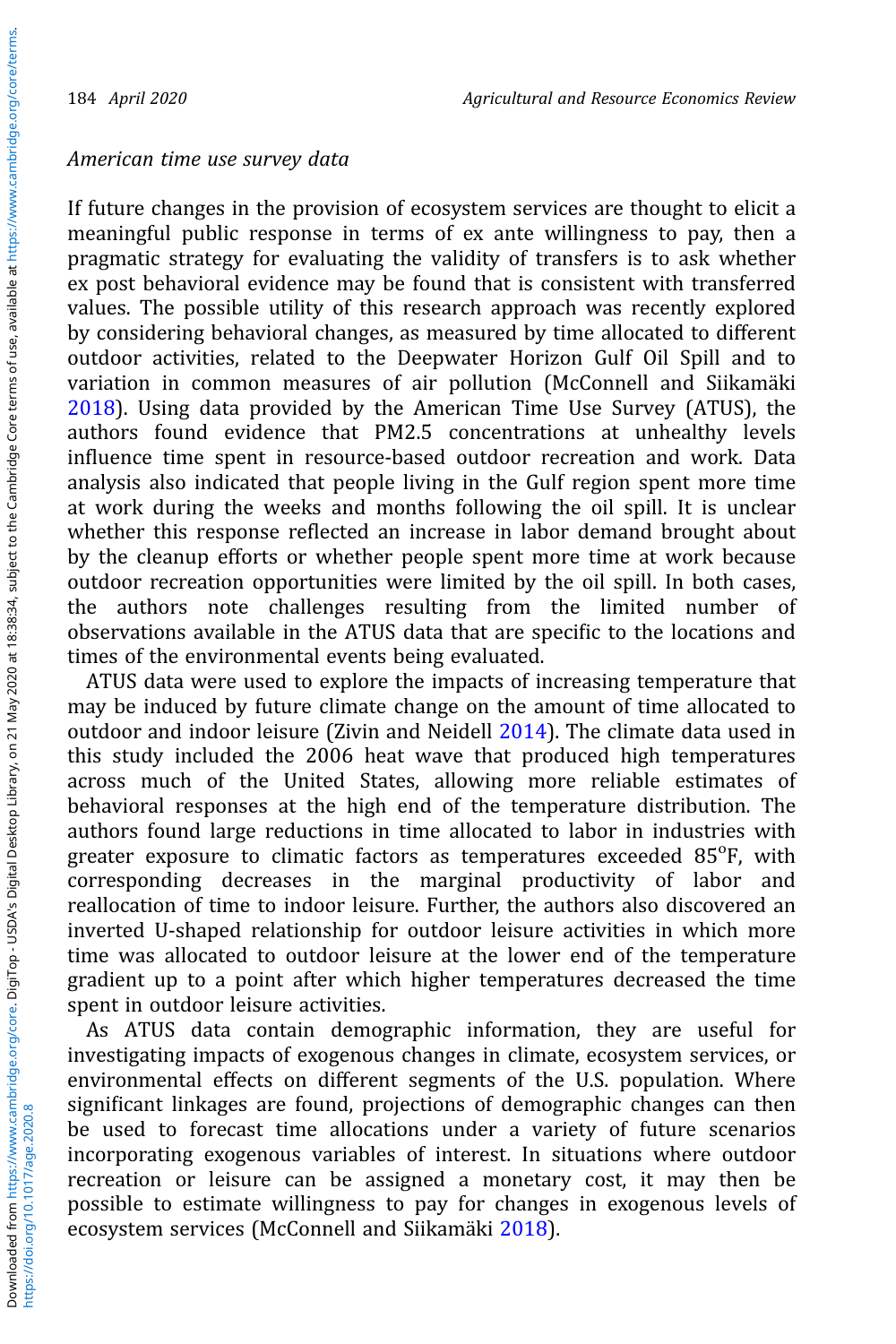#### Social media data

In addition to time allocation data, a second, publicly available, data source that is increasingly being used to investigate behavioral decisions regarding the availability and quality of ecosystem services is provided by social media (Wood et al. [2013\)](#page-13-0). While traditional travel-cost models of recreation demand typically utilize some form of registration or permit data, it is now recognized that geotagged photographs that are uploaded to photo-sharing websites such as Flickr can be used to identify both the destination and origin of recreational trips. These data sources have been used to estimate the value of changes in water quality at lakes in the Midwestern United States (Keeler et al. [2015\)](#page-12-0).

#### Life satisfaction data

Research interest in the economic aspects of subjective well-being (SWB; happiness, life satisfaction) is rapidly growing, and "experienced" utility is now being (re)considered as an alternative method, in juxtaposition with "decision" utility, for use in economic analysis of welfare (Kahneman, Wakker, and Sarin [1997\)](#page-12-0). SWB data have been used in studies seeking to estimate nonmarket values associated with changes in environmental variables and have been principally applied to problems concerned with understanding the impacts of air pollution on human well-being (Frey, Luechinger, and Stutzer [2010\)](#page-11-0). Further, it has been suggested that SWB data can augment hedonic property value studies used to estimate welfare impacts of environmental changes and can provide missing shadow costs in cases where housing markets are not in equilibrium (van Praag and Baarsma [2005;](#page-13-0) Ferreira and Mouro [2010\)](#page-11-0). In the forestry sector, SWB data have been used to estimate the impacts of nonnative and native forest pests on the well-being of people residing within forest ecosystems (Jones [2017;](#page-12-0) Holmes and Koch [2019](#page-11-0)). As with other nontraditional sources of data for conducting economic evaluations, the temporal and spatial scope of SWB data may limit analyses in specific applications to ecosystem service valuation.

#### High-resolution spatial environmental data

The U.S. EPA is developing a nationwide database, known as Enviro-Atlas, describing a suite of environmental variables at relatively high-resolution spatial scales. These data include over 300 data layers. The richness of these data provide economic researchers with opportunities for innovative analyses related to the value of ecosystem services. For example, tree cover data provided at the  $1m<sup>2</sup>$  resolution for a select set of urban areas in the United States, combined with real estate data on housing characteristics, sales prices, and other environmental attributes, was used to estimate the value of urban tree cover across several ecological regions in the United States (Siriwardena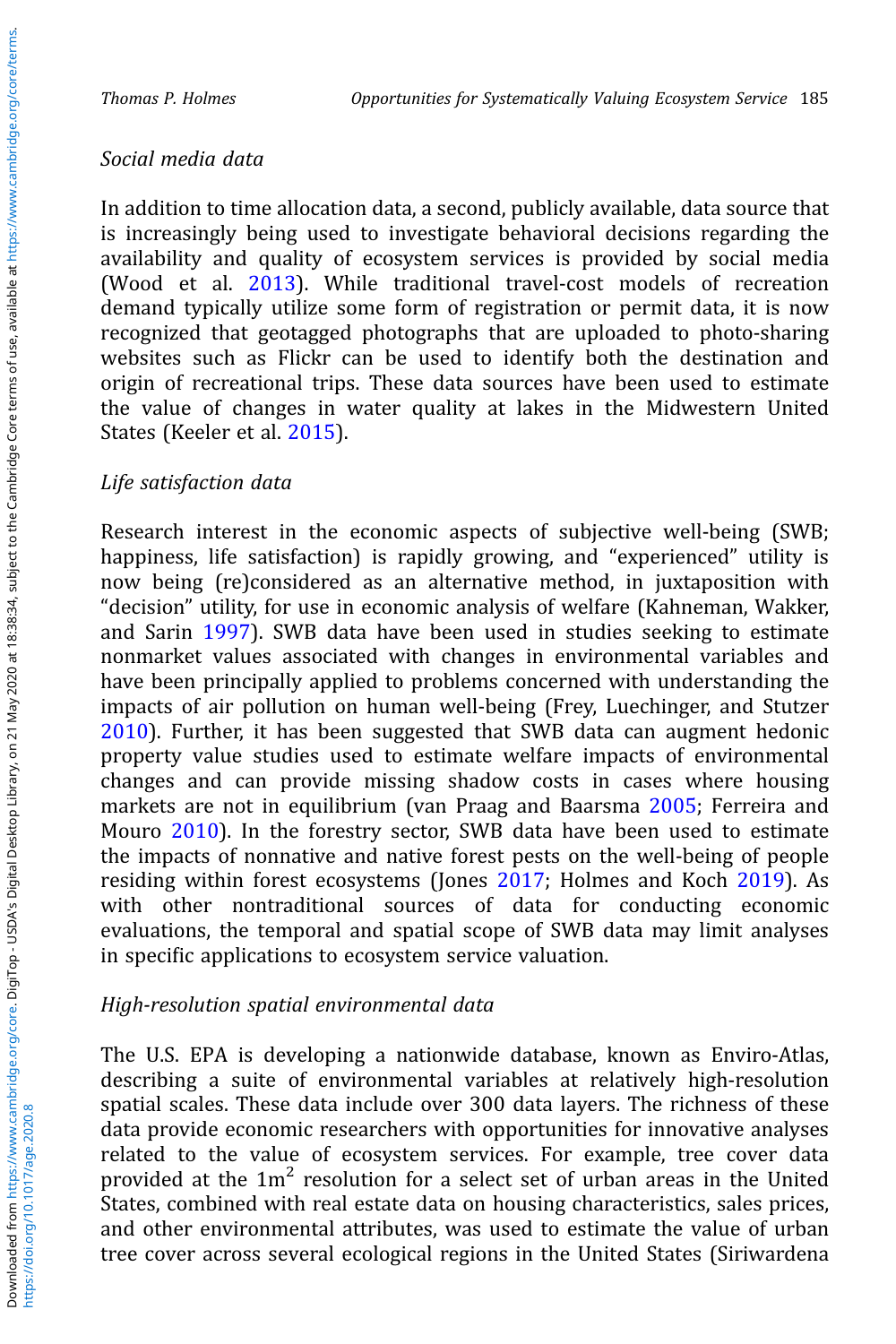186 April 2020 Agricultural and Resource Economics Review

[2016\)](#page-12-0). The availability of housing price and characteristic data from sources such as Zillow, in combination with data layers available from Enviro-Atlas, will presumably expand the opportunities for conducting hedonic price studies related to various ecosystem services across broad regions of the United States.

## Create a State-of-the-Art Program for Developing and Communicating Ecosystem Service Research

Current publication pressures emphasize the production of novel research methods and results, providing information that is distant from the day-today needs of policy makers and, in some cases, lead to questionable research practices. Within the social sciences, questionable practices such as deciding whether to exclude data after looking at the impact of doing so on results have been found to be surprisingly prevalent (John, Lowenstein, and Pralec [2012\)](#page-11-0). Further, attempts to replicate findings of social science experiments recently reported in Nature and Science, with sample sizes about five times larger than original experiments, found a significant effect in the same direction as the original study in only about 63 percent of the cases (Camerer et al. [2018\)](#page-11-0)<sup>3</sup> More generally, concerns over replicability, HARKing (hypothesizing after results are known), P-hacking (searching model specifications for significant results), and publication bias (the proclivity to publish studies with positive and novel results) has advanced calls for research methodologies that increase the transparency, reproducibility, and efficiency of scientific research (Munafò et al. [2017](#page-12-0)).

A novel method that is currently being used by some journals to address concerns regarding HARKing, P-hacking, and publication bias is known as Registered Reports (Nosek and Lakens [2014\)](#page-12-0). This procedure relies upon a journal reviewing and accepting preregistered proposals prior to data collection as a means for encouraging replication studies and reporting results regardless of their statistical significance.4 The practice of not publishing insignificant results can lead to substantial bias in meta-analysis studies, and various statistical methods and research guidelines have been developed to address this problem (Christiansen and Miguel [2018;](#page-11-0) Stanley et al . [2013](#page-12-0)). Concerns about replicability of research studies have been addressed in the economics profession following several initiatives promulgated by the American Economic Association. The American Economic Review began requesting data in 2003 and, under then-editor Ben Bernanke,

 $3\,$  In confirmatory cases, the replication size effect was about 71 percent of the effect in the original study, suggesting that meta-analyses conducted on true-positive findings will

As of November 2016, more than 40 journals had adopted Registered Reports (Munafò et al. [2017](#page-12-0)).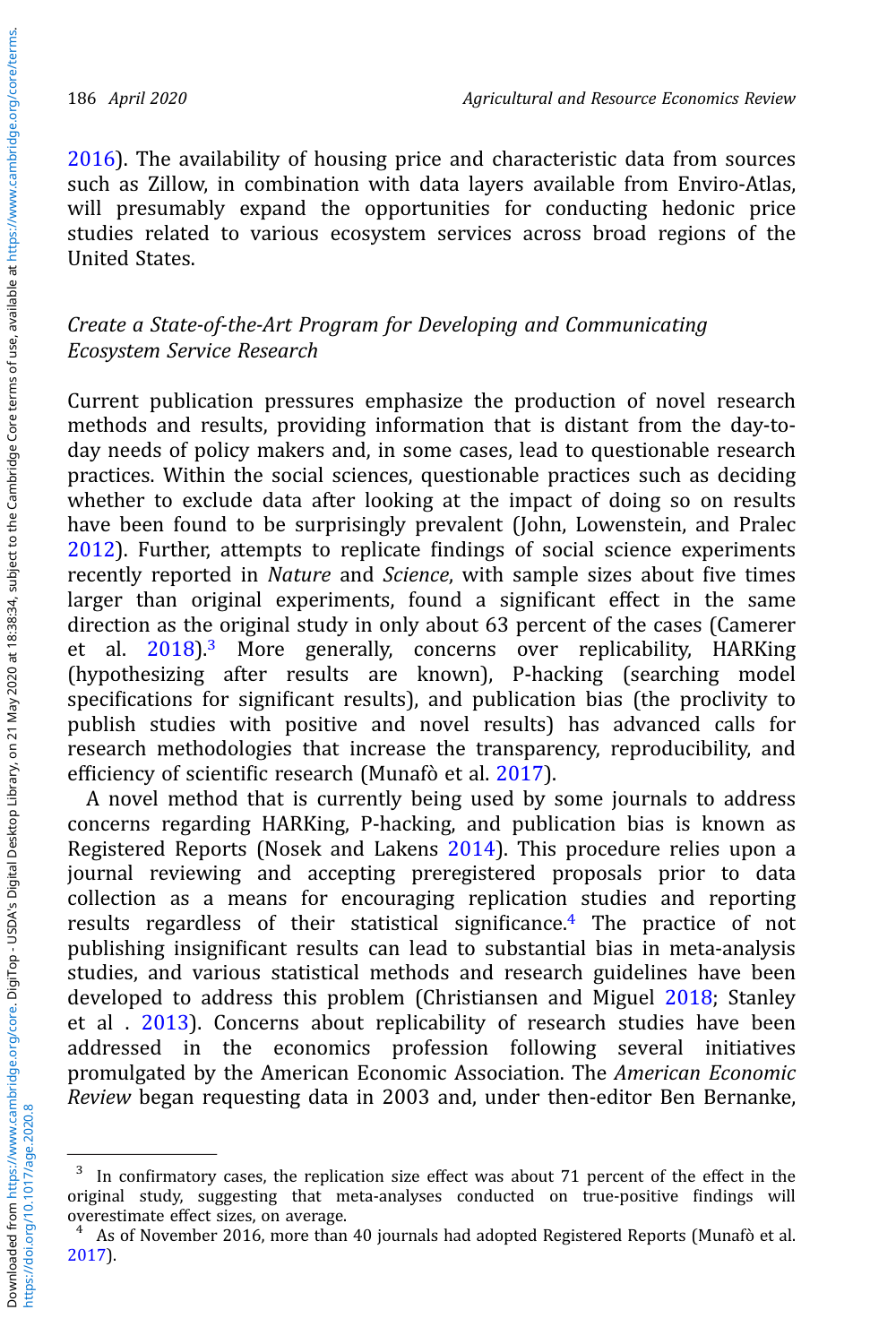instituted a data- and code-sharing policy in 2004. Other journals published by the American Economic Association followed suit and the Quarterly Journal of Economics finally adopted a data-sharing requirement in 2016 (Christiansen and Miguel [2018\)](#page-11-0).

Taken together, it appears timely for the USDA to consider linking the needs for: (1) institutionalizing a research system capable of providing a suite of primary studies designed for landscape-scale benefit transfer, (2) pursuing the possibilities of using available but unconventional data sources, and (3) a research development and communication system that addresses currently prevalent concerns about scientific data analysis and publication. It might be possible, for example, to develop a Registered Report system that would be required when applying for USDA grants supporting ecosystem service valuation. Review of submissions into this system, as well as publication of research (including non-significant) results could provide multiple benefits, such as: (1) making economists aware of other researchers with interest in similar topics<sup>5</sup>, (2) reducing incentives for HARKing and P-hacking, and (3) avoiding publication bias. Further, requiring that data and computer code be made available after publication would likely enhance replicability of research findings.

While it might be possible to create a specialized publication outlet for ecosystem service production and valuation research, the USDA Forest Service currently maintains research reporting capacities such as the Resources Planning Act and General Technical Report systems. Likewise, the Economic Research Service provides a variety of reporting services, including Economic Research Reports and Technical Bulletins. Whether such an ambitious system for communicating the results of a dedicated research program in ecosystem service valuation could fit within existing research outlets or would require the institution of new format is a topic suggested for consideration.

#### Conclusions

The rate of change in the global provision of ecosystem services has caused alarm among many scientific communities. While individual citizens can do their part, it will be essential for governments and policy makers to address existing and emerging threats at state, regional, and national levels. The ability to protect and enhance the provision of ecosystem services to the greatest number of people at the lowest cost requires better information regarding the impact of policy and management actions on the benefits

<sup>5</sup> Consistent with these concerns, efforts within the USDA led, in 2012, to the rollout of VIVO, providing scientists with the capacity to locate others with a particular expertise and to more easily identify potential peers and collaborators. The VIVO database draws information about research being conducted by USDA scientists and makes it available to searching.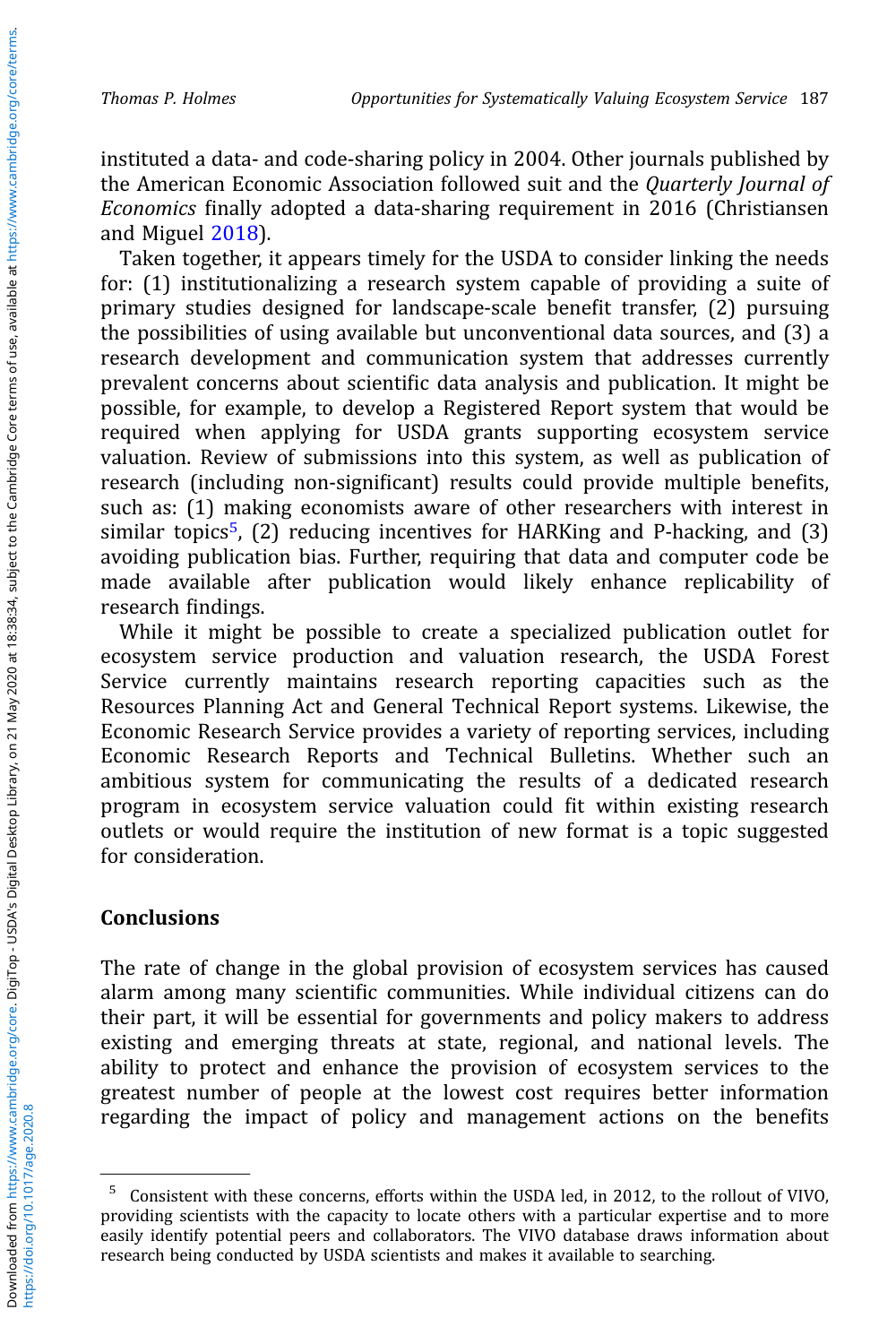<span id="page-10-0"></span>received by identifiable groups of stakeholders. This need may be fulfilled by economic valuation studies, non-economic benefit relevant indicators, or other metrics such as provided by the Montreal process.

The USDA can set an example of how ecosystem services can be targeted and delivered in the most efficient manner to the American public. As USDA funding for conservation programs currently exceeds \$6 billion annually, opportunities exist for targeting these programs to locations where the ecosystem service benefits are maximized for given program costs. The resulting gains in governmental efficiency will require the development of an actionablescience program that integrates the research capabilities of the USDA with conservation program managers and a diverse array of stakeholders and beneficiaries, including farmers, forest landowners, and residents of rural communities.

Economists within the USDA have a key role to play in advancing this integrative process. Research funding specifically allocated to the development of a program focused on the provision of knowledge regarding the ecosystem service benefits of USDA conservation programs could help decision-makers better understand the linkages between program activities and benefits to the American public. At the same time, the expertise developed by USDA economists could facilitate the coproduction of similar efforts across other federal agencies and research organizations concerned with the protection and enhancement of critical ecosystem services to benefit the well-being of current and future generations.

## Financial Disclosure

This research received no specific grant from any funding agency, commercial or not-for-profit sectors.

# Conflicts of Interest

None.

# References

- Anon. 2008."Highlights: The State of the Nation's Ecosystems: Measuring the Lands, Waters, and Living Resources of the United States." Washington, DC, The H. John Heinz III Center for Science, Economics, and the Environment. Available online at: [http://c](http://cfinsights.issuelab.org/resources/11234/11234.pdf)finsights. [issuelab.org/resources/11234/11234.pdf](http://cfinsights.issuelab.org/resources/11234/11234.pdf) (accessed June 17, 2019).
- Bateman, I.J., A.R. Harwood, D.J. Abson, B. Andrews, A. Crowe, S. Dugdale, C. Fezzi, J. Foden, D. Hadley, R. Haines-Young, M. Hulme, A. Kontoleon, P. Munday, U. Pascual, J. Paterson, G. Perino, A. Sen, G. Siriwardena, and M. Termansen. 2014. "Economic Analysis for the National Ecosystem Assessment: Synthesis and Scenario Valuation of Changes in Ecosystem Services." Environmental and Resource Economics 57: 273–297.
- Bateman, I.J., G.M. Mace, C. Fezzi, G. Atkinson, and K. Turner. 2011. "Economic Analysis for Ecosystem Assessments." Environmental and Resource Economics 48: 177–218.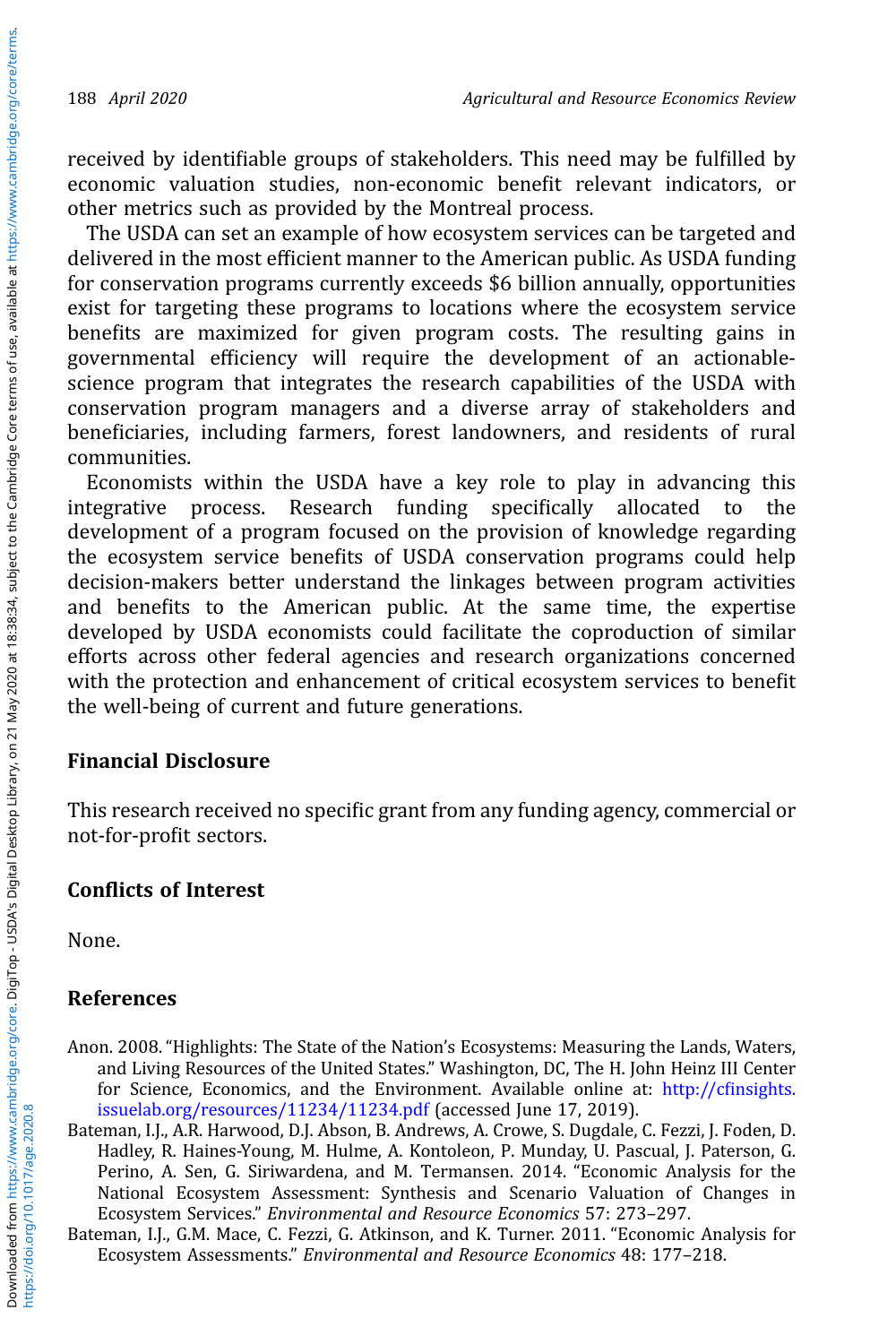- <span id="page-11-0"></span>Binder, S., R.G. Haight, S. Polasky, T. Warziniak, M.H. Mockrin, R.L. Deal, and G. Arthaud. 2017. Assessment and Valuation of Forest Ecosystem Services: State of the Science Review. General Technical Report NRS-170, USDA Forest Service, Newtown Square, PA.
- Bommarco, R., G. Vico, and S. Hallin. 2018. "Exploiting Ecosystem Services in Agriculture for Food Security." Global Food Security 17: 57–63.
- Camerer, C.F., A. Dreber, F. Holzmeister, T.-H. Ho, J. Huber, M. Johannesson, M. Kirchler, G. Nave, B.A. Nosek, T. Pfeiffer, A. Altmejd, N. Buttrick, T. Chan, Y. Chen, E. Forsell, A. Gampa, E. Heikensten, L. Hummer, T. Imai, S. Isaksson, D. Manfredi, J. Rose, E.-J. Wagenmakers, and H. Wu. 2018. "Evaluating the Replicability of Social Science Experiments in Nature and Science between 2010 and 2015." Nature Human Behavior 2: 637–644.
- Champ, P.A., K.J. Boyle, and T.C. Brown (eds.). 2017. A Primer on Nonmarket Valuation, 2nd Edition. Dordrecht, The Netherlands: Springer.
- Christiansen, G. and E. Miguel. 2018. "Transparency, Reproducibility, and the Credibility of Economics Research." Journal of Economic Literature 56(3): 92–980.
- Claassen, R., A. Cattaneo, and R. Johansson. 2008. "Cost-effective Design of Agrienvironmental Payment Programs: U.S. Experience in Theory and Practice." Ecological Economics 65: 737–752.
- CRS (Congressional Research Service). 2019. "Agricultural Conservation in the 2018 Farm Bill." CRS Report 45698, [https://crsreports.congress.gov.](https://crsreports.congress.gov)
- Di Falco, S. 2012. "On the Value of Agricultural Biodiversity." Annual Review of Resource Economics 4: 207–223.
- Dominati, E.J., F.J.F. Maseyk, A.C. Mackay, and J.M. Rendel. 2019. "Farming in a Changing Environment: Increasing Biodiversity on Farm for the Supply of Ecosystem Services." Science of the Total Environment 662: 703–713.
- Ellis, E.C., and N. Ramakutty. 2008."Putting People in the Map: Anthropogenic Biomes of the World." Frontiers in Ecology and the Environment 6(8): 439–447.
- Feather, P., Hellerstein, D., and L. Hansen. 1999. "Economic Valuation of Environmental Benefits and the Targeting of Environmental Programs." Washington, DC: Department of Agriculture, Agricultural Economics Report No. 778.
- Ferreira, S., and M. Mouro. 2010."On the Use of Subjective Well-Being Data for Environmental Valuation." Environmental and Resource Economics 46: 249–273.
- Frey, B.S., S. Luechinger, and A. Stutzer. 2010. "The Life Satisfaction Approach to Environmental Valuation." Annual Review of Resource Economics 2: 139–160.
- Gerber, L.R., and D. Raik. 2018. "Conservation Science Needs New Institutional Models for Achieving Outcomes." Frontiers in Ecology and Environment doi:10.1002/fee.1951.
- Hansen, L., D. Hellerstein, M. Ribaudo, J. Williamson, D. Nulph, C. Loesch, and W. Crumpton. 2015."Targeting Investment to Cost Effectively Restore and Protect Wetland Ecosystems: Some Economic Insights." Washington, DC: U.S. Department of Agriculture, Economic Research Service Report No. 183.
- Holmes, T., F. Koch. 2019. 2019."Bark Beetle Epidemics, Life Satisfaction, and Economic Well-Being. Forests 10, 696; doi:10.3390/f10080696..
- Intergovernmental Science-Policy Platform on Biodiversity and Ecosystem Services (IPBES). 2019. Summary for Policymakers of the Global Assessment Report on Biodiversity and Ecosystem Services – Advance Unedited Version. Available online: [https://www.ipbes.](https://www.ipbes.net/news/ipbes-global-assessment-summary-policymakers-pdf) [net/news/ipbes-global-assessment-summary-policymakers-pdf](https://www.ipbes.net/news/ipbes-global-assessment-summary-policymakers-pdf) (accessed June 12, 2019.
- John, L.K., G. Lowenstein, and D. Pralec. 2012. "Measuring the Prevalence of Questionable Research Practices with Incentives for Truth Telling." Psychological Science 23(5): 524–532.
- Johnston, R.J., K.J. Boyle, W. Adamowicz, J. Bennett, R. Brouwer, T.A. Cameron, W.M. Hanemann, N. Hanley, M. Ryan, R. Scarpa, R. Torangeau, and C. Vossler. 2017. "Contemporary Guidance for Stated Preference Studies." Journal of the Association of Environmental and Resource Economics 4(2): 319–405.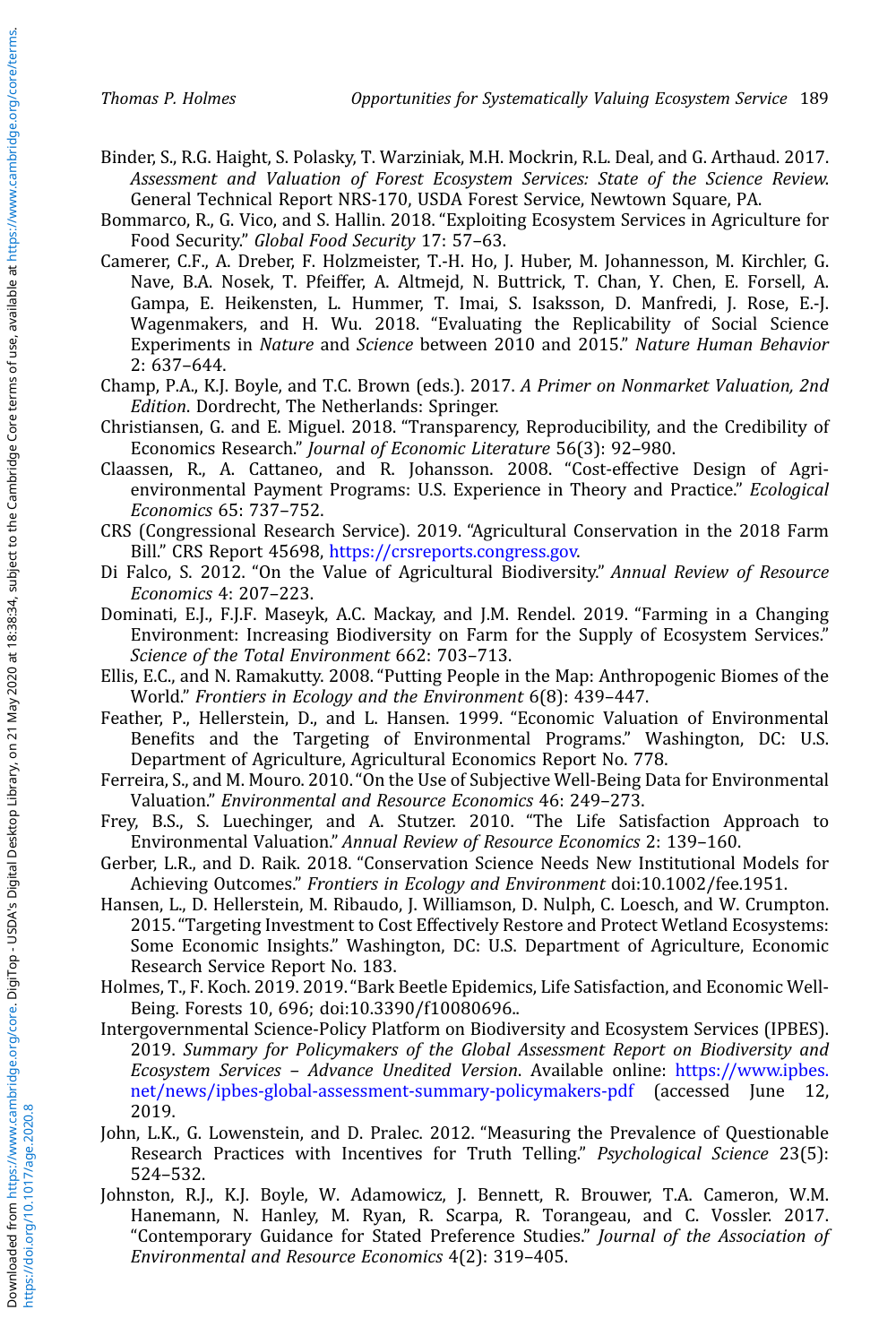- <span id="page-12-0"></span>Johnston, R.J., J. Rolfe, R.S. Rosenberger, and R. Brouwer. 2018. "Benefit Transfer of Environmental and Resource Values." Dordrecht, The Netherlands: Springer.
- Jones, B.A. 2017. "Invasive Species Impacts on Human Well-Being Using the Life Satisfaction Index." Ecological Economics 134: 250–257.
- Jones, C.G., J.H. Lawton, and M. Shachak. 1994."Organisms as Ecosystem Engineers." Oikos 69 (3): 373–386.
- Kahneman, D., P.P. Wakker, and R. Sarin. 1997. "Back to Bentham? Explorations of Experienced Utility." Quarterly Journal of Economics May: 375–405.
- Keeler, B.L, S.A. Wood, S. Polasky, C. Kling, C.T. Filstrup, and J.A. Downing. 2015."Recreational Demand for Clean Water: Evidence from Geotagged Photographs by Visitors to Lakes." Frontiers in Ecology and Environment 13(2): 76–81.
- Kurkalova, L.A. 2015. "Cost-effective Placement of Best Management Practices in a Watershed: Lessons Learned from Conservation Effects Assessment Project." Journal of the American Water Resources Association 51(2): 359–372.
- Lichtenberg, E. 2014. "Conservation, the Farm Bill, and U.S. Agri-environmental Policy." Choices 29(3): 1–6.
	- 2019. "Conservation and the Environment in US Farm Legislation." EuroChoices 18(1): 49–55.
- Ma, Z., B.J. Butler, D.B. Kittredge, and P. Catanzaro. 2012."Factors Associated with Landowner Involvement in Forest Conservation Programs in the U.S.: Implications for Policy Design and Outreach." Land Use Policy 29: 53–61.
- McConnell, K.E., and J.V. Siikamäki. 2018. "Seeking External Evidence to Assess Benefit Transfers for Environmental Policy." Environmental & Resource Economics 69: 555–573.
- Millennium Ecosystem Assessment. 2005. Ecosystems and Human Well-being: Synthesis. Washington, DC, Island Press.
- Munafò, M.R., B.A. Nosek, D.V.M. Bishop, K.S. Button, C.D. Chambers, N.P. du Sert, U. Simonsohn, E.-J. Wagenmakers, J.J. Ware, and J.P.A. Ioannidis. 2017. "A Manifesto for Reproducible Science." Nature Human Behavior 1: 1–9.
- Nosek, B.A., and D. Lakens. 2014."Registered Reports: A Method to Increase the Credibility of Published Results." Social Psychology 45(3): 137–141.
- Olander, L., R.J. Johnston, H. Tallis, J. Kagan, L. Maguire, S. Polasky, D. Urban, J. Boyd, L. Wainger, and M. Palmer. 2015. Best Practices for Integrating Ecosystem Services into Federal Decision-Making. Durham: National Ecosystem Services Partnership, Duke University. doi:10.13016/M2CH07
- Olander, L., S. Polasky, J.S. Kagan, R.J. Johnston, L. Wainger, D. Saah, L. Maguire, J. Boyd, and D. Yoskowitz. 2017. "So You Want Your Research to be Relevant? Building the Bridge between Ecosystem Services Research and Practice." Ecosystem Services 26: 170-182.
- Polasky, S., H. Tallis, B. Reyers. 2015. "Setting the Bar: Standards for Ecosystem Services." Proceedings of the National Academy of Science 112: 7356–7361.
- Richardson, L., J. Loomis, T. Kroeger, and F. Casey. 2015. "The Role of Benefit Transfer in Ecosystem Service Valuation." Ecological Economics 115: 51–58.
- Sills, E.O., S.E. Moore, F.W. Cubbage, K.D. McCarter, T.P. Holmes, and D.E. Mercer (eds.). 2017. Trees at Work: Economic Accounting for Forest Ecosystem Services in the U.S. South. General Technical Report SRS-226. USDA Forest Service, Asheville, NC.
- Siriwardena, S.D. 2016. "Essays on the Non-Market Valuation and Optimal Control of Bioinvasions in Urban Forest Resources." PhD Diss., Forest Resources and Environmental Conservation, Virginia Polytechnic Institute and State University.
- Stanley, T.D., H. Doucouliagos, M. Giles, J.H. Heckemeyer, R.J. Johnston, P. Laroche, J.P. Nelson, M. Paldam, J. Poot, G. Pugh, R. Rosenberger, and K. Rost. 2013. "Meta-analysis of Economics Research Reporting Guidelines." Journal of Economic Surveys 27(2): 390–394.
- Steffen, W., J. Grinevald, P. Crutzen, and J. McNeill. 2011."The Anthropocene: Conceptual and Historical Perspectives." Philosophical Transactions of the Royal Society A 369: 842–867.
- Steffen, W., J. Rockström, K. Richardson, T.M. Lenton, C. Folke, D. Liverman, C.P. Summerhayes, A.D. Barnosky, S.E. Cornell, M. Crucifix, J.F. Donges, I. Fetzer, S.J. Lade, M.